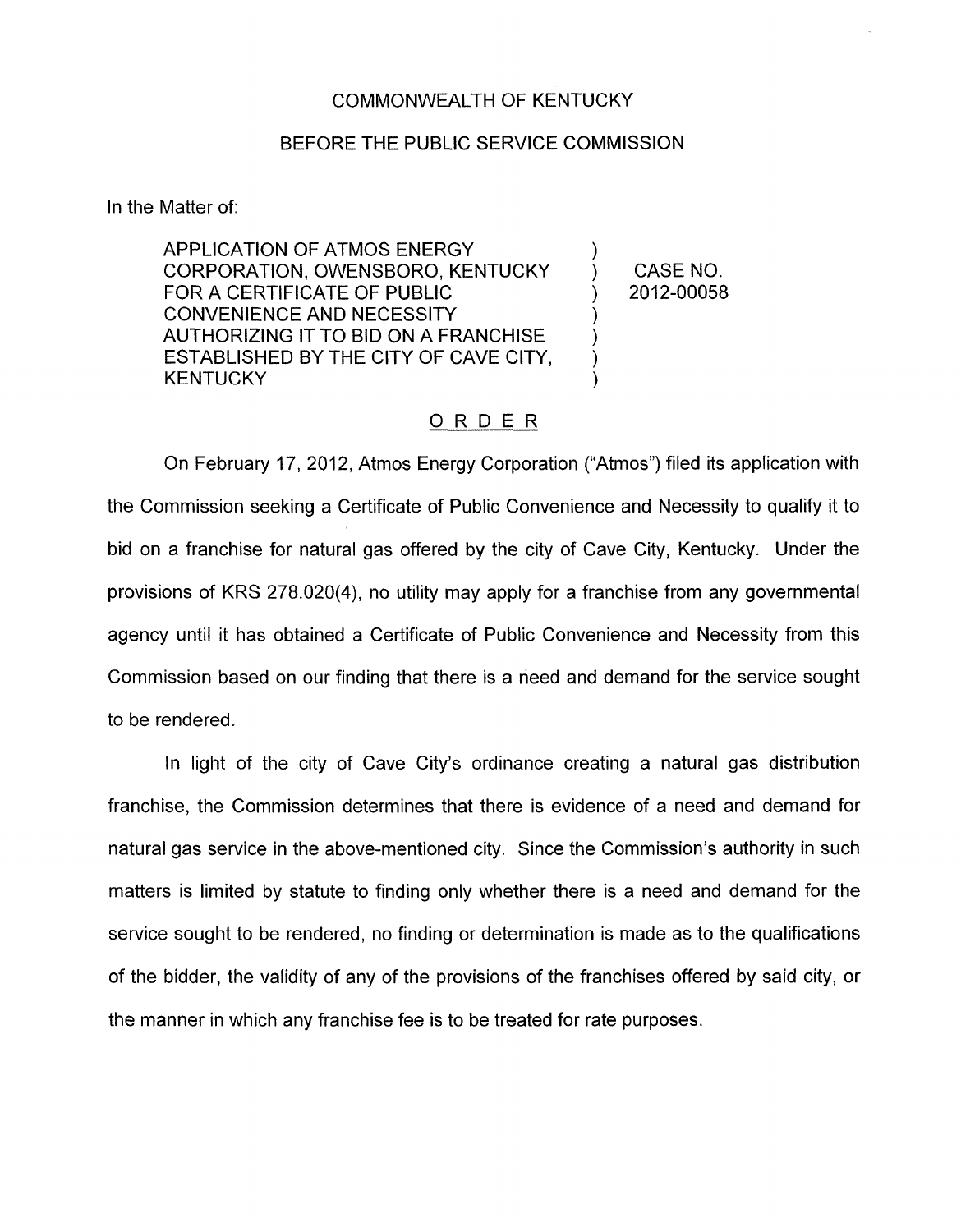IT IS THEREFORE ORDERED that:

1. Atmos is granted a Certificate of Public Convenience and Necessity that authorizes it to bid on a franchise for natural gas service offered by the city of Cave City, Kentucky.

2. Atmos, if it becomes the successful bidder, shall file two copies of the franchise agreement with the Commission's tariff branch.

*3.* This Order shall not be construed as granting a Certificate of Public Convenience and Necessity to construct utility facilities in said city.

By the Commission



AT vle"Director

Case No. 2012-00058